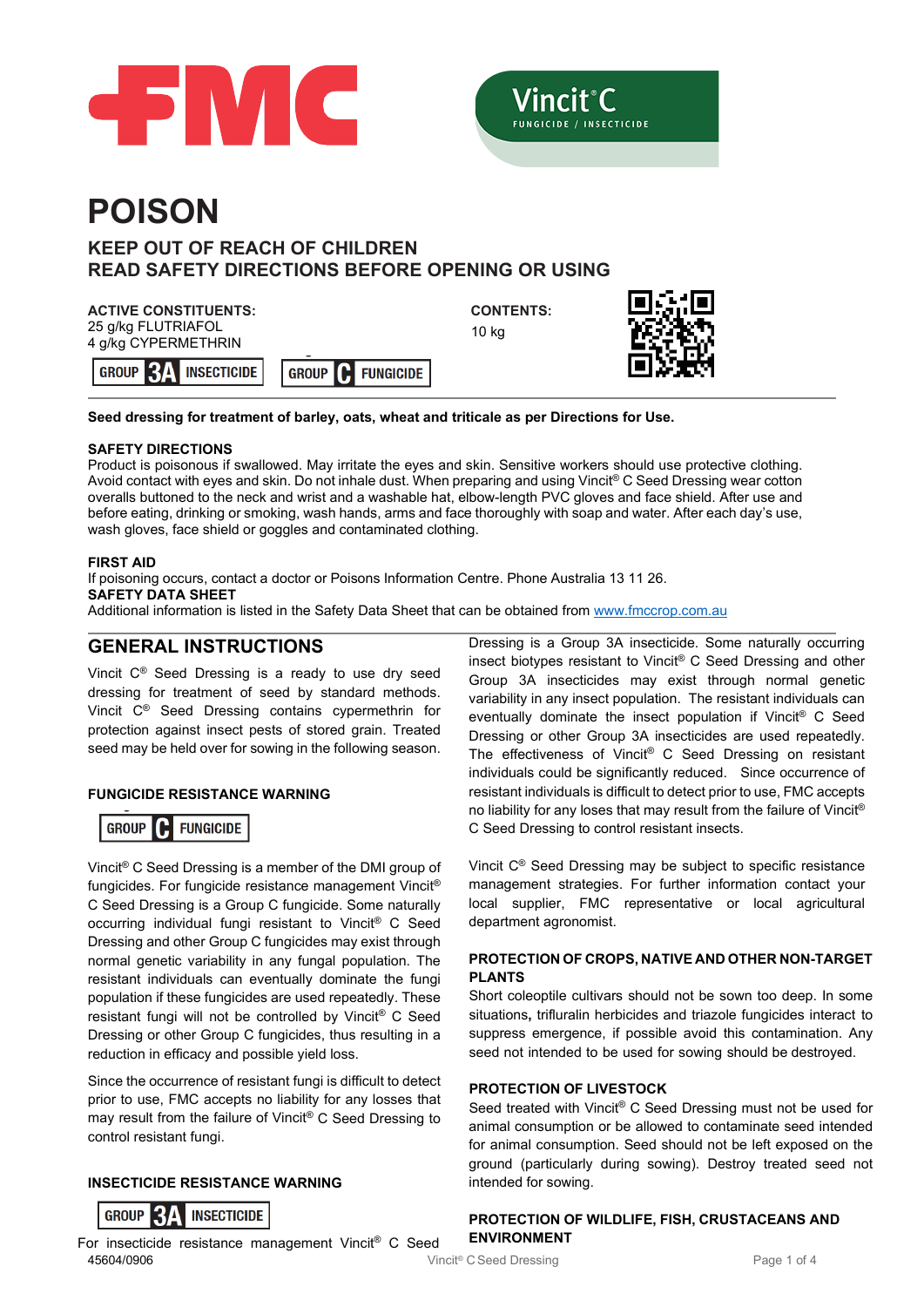**DO NOT** feed or expose treated seed to wildlife and domestic animals, particularly birds.

**Harmful to fish. DO NOT**contaminate streams, rivers or waterways with the chemical or containers which have held the chemical or treated seed.

#### **STORAGE AND DISPOSAL**

Seed treated with Vincit® C Seed Dressing must not be used for human consumption or be allowed to contaminate seed intended for human consumption. Treated seed when stored should be kept apart from other seed and the containers should be clearly marked to indicate the contents have been treated with Vincit® C Seed Dressing. Containers which have held treated seed should not be used for any other purpose.

Store in the closed, original container in a dry cool, well ventilated area out of direct sunlight. Store in a locked room or place away from children, animals, food, feedstuffs, seed and fertilisers. Shake empty bag into application equipment. **DO NOT** dispose of undiluted chemicals onsite. Puncture or shred and bury empty containers in a local authority landfill. If no landfill is available, bury the bags below 500 mm in a disposal pit specifically marked and set up for this purpose clear of waterways, desirable vegetation and tree roots. Empty containers and product should not be burnt.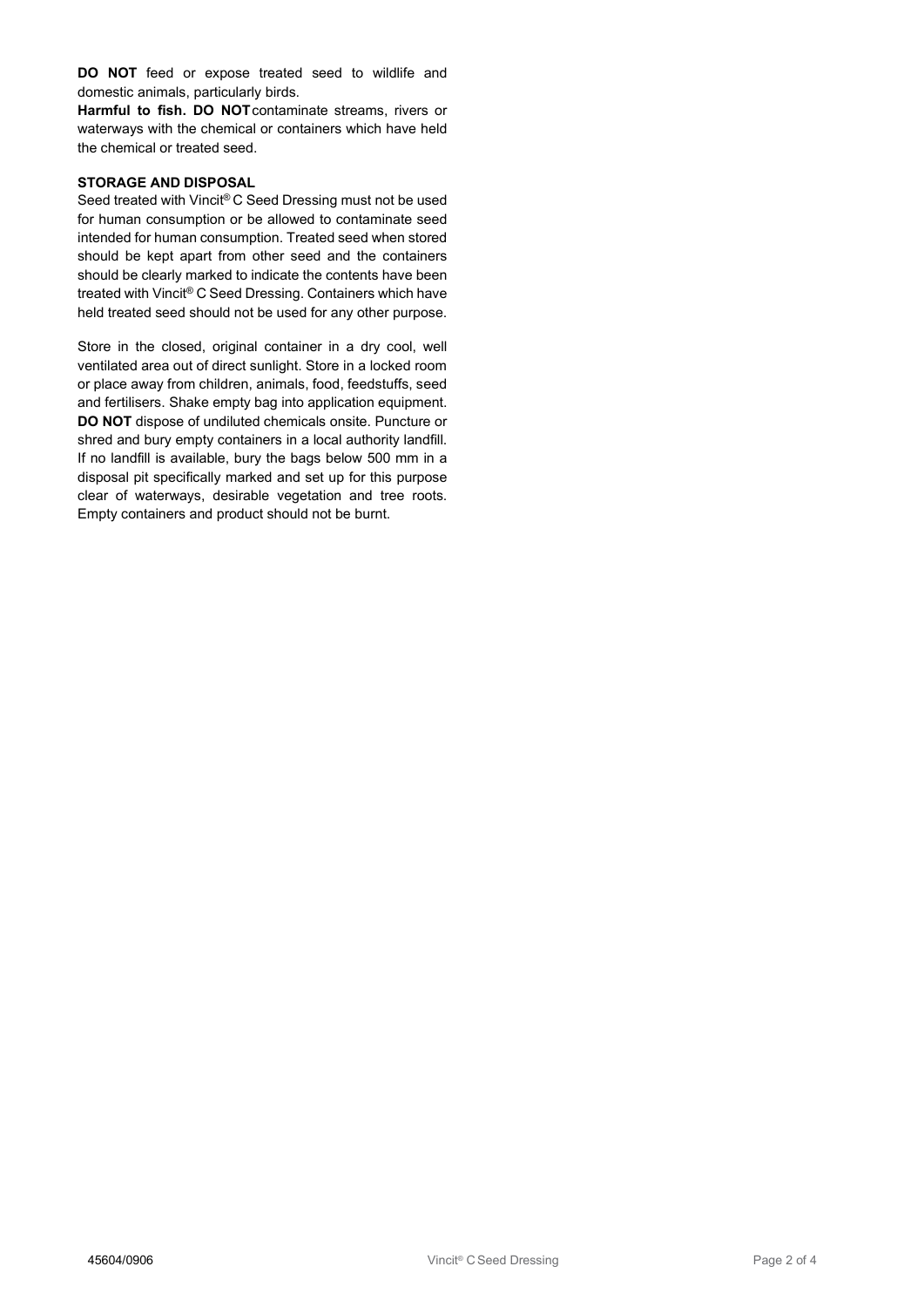# **DIRECTIONS FOR USE**

#### **RESTRAINT:**

**DO NOT** apply 'Vydate' to seed pre-treated with Vincit® C Seed Dressing.

| Crop                                                        | <b>Disease controlled and</b><br>insect pest<br>protection                                                                                                                                                                                                                                                                                             | <b>State</b>      | Rate per<br>100 kg<br>seed | <b>Critical Comments</b>                                                                                                                                                                                                                            |
|-------------------------------------------------------------|--------------------------------------------------------------------------------------------------------------------------------------------------------------------------------------------------------------------------------------------------------------------------------------------------------------------------------------------------------|-------------------|----------------------------|-----------------------------------------------------------------------------------------------------------------------------------------------------------------------------------------------------------------------------------------------------|
| Wheat                                                       | Bunt (Tilletia foetida, T. caries),<br>Loose smut (Ustilago segetum var.<br>tritici),<br>Seedborne flag smut (Urocystis<br>agropyri),<br>Soilborne flag smut (Urocystis agropyri)                                                                                                                                                                      | <b>All States</b> | 100 <sub>g</sub>           | Apply as a dry powder. Seed must<br>be treated to ensure even coverage<br>all grains,<br>of<br>using<br>correctly<br>calibrated seed<br>and<br>treatment<br>equipment.<br>Reduced emergence may occur if<br>seed treated with flutriafol is sown to |
| <b>Barley</b>                                               | Covered smut (Ustilago segetum<br>var. segetum),<br>Loose smut (Ustilago segetum var.<br>tritici)                                                                                                                                                                                                                                                      |                   |                            | a depth greater than 5 cm or in soil<br>at a temperature less than 5°C or<br>greater than 20°C.                                                                                                                                                     |
| Oats                                                        | Covered smut (Ustilago segetum<br>var. segetum),<br>Loose smut (Ustilago segetum<br>var. avenae)                                                                                                                                                                                                                                                       |                   |                            |                                                                                                                                                                                                                                                     |
| <b>Triticale</b>                                            | Loose smut (Ustilago segetum<br>var. tritici)                                                                                                                                                                                                                                                                                                          |                   |                            |                                                                                                                                                                                                                                                     |
| Wheat,<br>Barley,<br><b>Oats</b><br>and<br><b>Triticale</b> | Protection against insect pests of<br>stored grains:<br>Lesser grain borer (Rhyzopertha<br>dominica).<br>Granary weevil (Sitophilus granarius),<br>Rice weevil (Sitophilus<br>oryzae)<br>Rust-red flour beetle<br>(Tribolium castaneum),<br>Saw toothed grain beetle<br>(Oryzaephilus surinamensis),<br>Tropical warehouse moth<br>(Ephestia cautella) |                   |                            |                                                                                                                                                                                                                                                     |

#### **NOT TO BE USED FOR ANY PURPOSE, OR IN ANY MANNER, CONTRARY TO THIS LABEL UNLESS AUTHORISED UNDER APPROPRIATE LEGISLATION.**

#### **WITHHOLDING PERIODS**

**DO NOT** GRAZE PLANTS FROM TREATED SEED, OR CUT FOR STOCK FOOD, WITHIN 4 WEEKS OF SOWING.

## **NOTICE TO BUYER**

To the extent permitted by the Competition and Consumer Act (2010) or any relevant legislation of any State or Territory (the "Legislation") all conditions and warranties and statutory or other rights of action, whether arising in contract or tort or whether due to the negligence of FMC or Seller, which buyer or any other user may have against FMC or Seller are hereby excluded provided however that any rights of the buyer pursuant to non-excludable conditions or warranties of the Legislation are expressly preserved. FMC hereby gives notice to buyer and other users that to the extent permitted by the Legislation it will not accept responsibility for any indirect or consequential loss of whatsoever nature arising from the storage, handling or use of this product. Where permitted by the Legislation FMC's liability shall in all circumstances be limited to the replacement of the product, or a refund of the purchase price paid therefor.

The product must be used and applied strictly in accordance with the label instructions and other directions for use. It is impossible to eliminate all risks associated with the use of this product. Such risks may arise from factors such as weather conditions, soil factors, off target movement, unconventional technique, presence of other materials, the manner of use or application, or other unknown factors, all of which are beyond the control of FMC or the Seller. Buyer accepts these risks.

#### **IN A MEDICAL EMERGENCY CALL 1800 033 111 ALL HOURS**